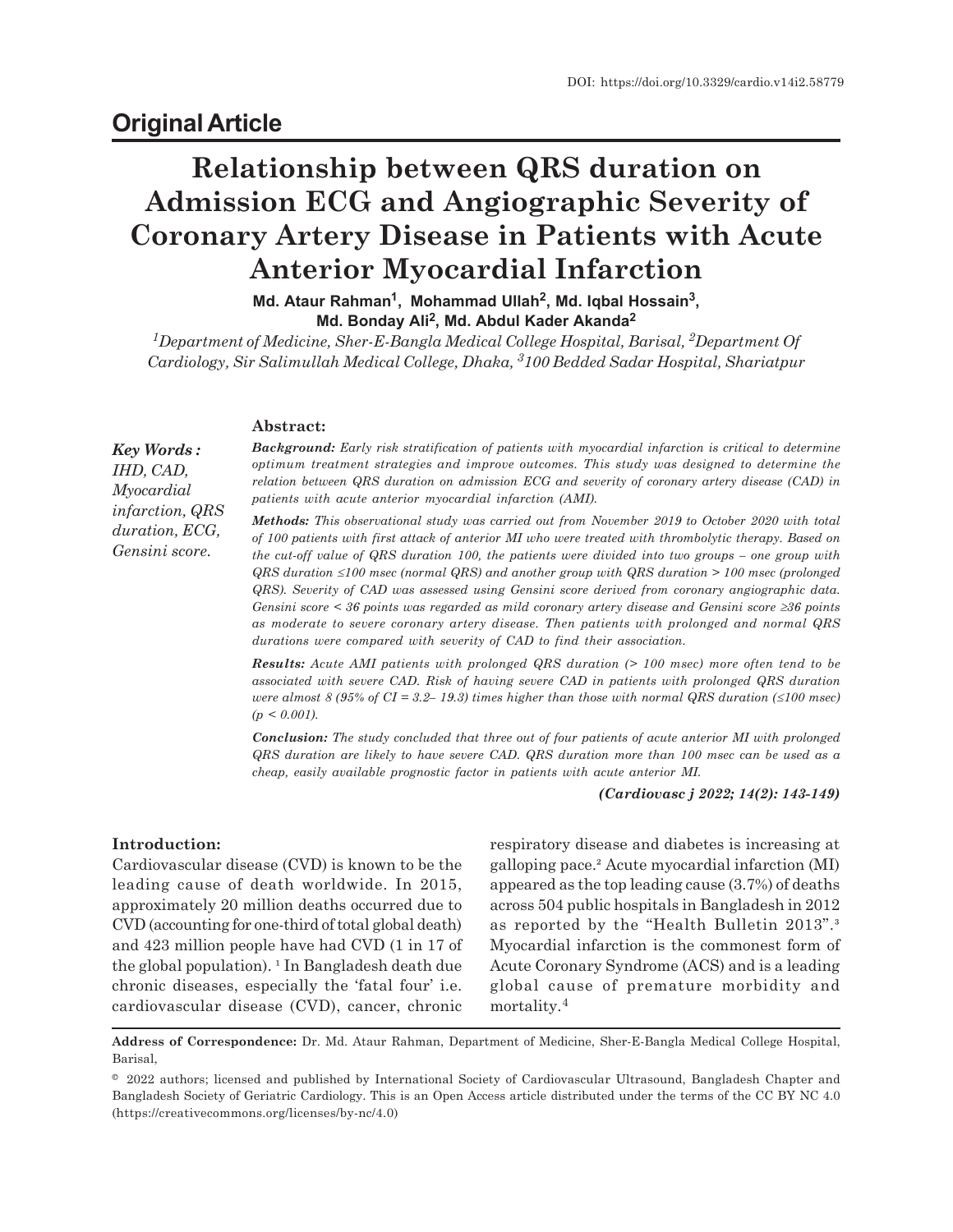The QRS duration determined by electrocardiography (ECG) in acute MI is related to ventricular dysfunction. Prolonged QRS duration can lead to ventricular dysfunction in long-term and also it can be a direct result of ventricular dysfunction. Many studies have documented the prognostic value of ECG with left ventricular (LV) systolic function by echocardiography. Additionally, it was found that prolonged QRS duration was related to poor prognosis in anterior AMI.5-8 Another study showed that patients with prolongation of QRS duration had increased ventricular volume, decreased left ventricular EF, and higher incidence of sudden cardiac death.<sup>9</sup> ECG can be used as a cheap, easily available and reproducible test for early stratification of patients with acute anterior MI.

However, the relation between QRS duration and angiographic severity has not been searched thoroughly. The present study is, therefore, designed to evaluate the relationship of QRS duration on admission ECG and angiographic severity of CAD.Methods

This present study was designed as an observational study at Department of Cardiology, Sir Salimullah Medical College & Mitford Hospital, Dhaka. This study was conducted from November 2019 to October 2020. Patients with first attack of acute anterior myocardial infarction (MI) admitted in the Department of Cardiology within 12 hours of onset of chest pain and were treated with thrombolytic therapy, were the study population. A total number of 100 patients who fulfilled inclusion and exclusion criteria were selected for the study as the sample population. The samples were collected by purposive sampling method. Patients with Previous history of myocardial infarction, PCI or CABG, known non-ischemic causes of prolonged QRS duration (WPW syndrome, hyperkaliemia,), Preexisting left and right bundle branch blocks (LBBBs or RBBBs), Pacemaker rhythm, Arrhythmia and patients under anti-arrhythmic drugs, known valvular heart disease, congenital heart disease and cardiomyopathy, Major non-coronary disorders that cause elevation of Troponin-I, such as CKD, myocarditis, acute pulmonary embolism were excluded from this study.

Informed written consent was taken from each patient before enrollment. Meticulous history was taken and detailed clinical examination was performed. Risk factors profile including smoking, hypertension, dyslipidemia and family history of myocardial infarction were noted. Necessary physical examinations were done. Some primary investigations were done including serum troponin value, random blood sugar, serum creatinine, serum electrolytes, lipid profile on the day of admission. Resting ECG of all patients was done within 12 hours of chest pain at a paper speed of 25 mm/s and 10 mm standardization at admission using Fukuda ECG machine (Model: FX -2111) Denshi Co Ltd. Japan. QRS duration was manually measured and calculated from the beginning of the first appearing Q or R wave to the end of the S wave. All measurements were taken from the precordial leads (V1 to V6). Average of measurements from all precordial leads was considered. Based on the cut-off value of QRS duration 100 msec, the patients were divided into two groups – one group with QRS duration  $\leq 100$ msec (normal QRS, 44 patients) and another group with QRS duration > 100 msec (prolonged QRS, 56 patients). Trans thoracic echocardiography was routinely done. Coronary angiogram (CAG) was done by conventional method using SHIMADZU BRANSIST ALEXA device using at least two views of the right coronary artery and four views of the left coronary artery during the same hospital stay as per protocol of the hospital.

Angiographic severity of coronary artery disease was assessed by Gensini score and it was calculated by 2 independent experienced interventional cardiologists. For severity of CAD the Gensini scoring system was used. 10. Gensini score 36 points was regarded as cut-off value for CAD severity (Gensini score < 36 points – absent or mild coronary atherosclerosis, Gensini score  $\geq 36$  points –moderate to severe coronary atherosclerosis). 11. Then patients with prolonged and normal QRS duration was correlated with severity of CAD to find their association.

Collected data were processed and analyzed using SPSS (Statistical Package for Social Science), version 23.0 available. Data were analyzed according to the objectives and hypothesis of the study. The test statistics used analyze the data were descriptive statistics, Chi-squared Test (for categorical variables) and Unpaired t-test (for continuous variables). The Odds Ratio (along with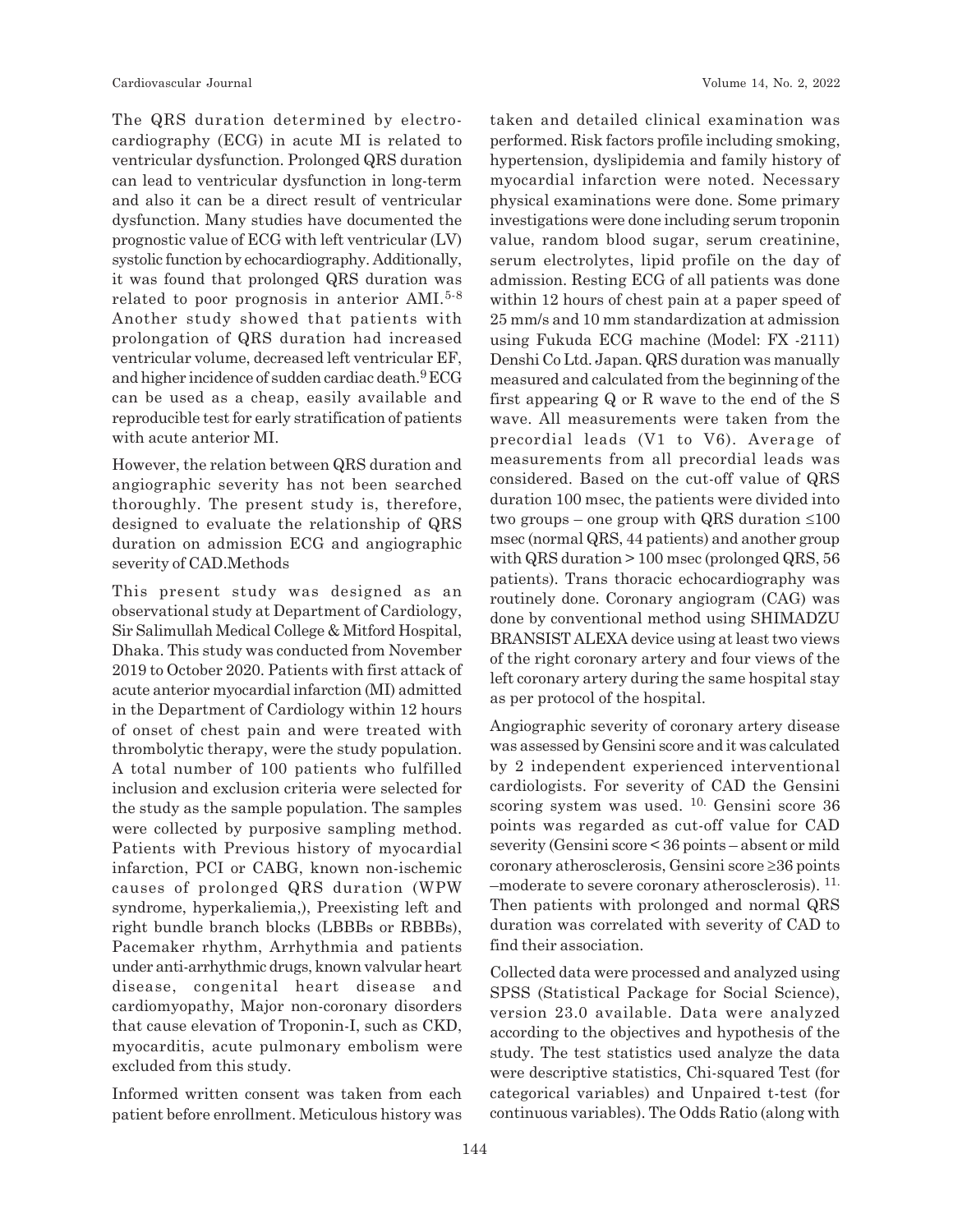its 95% confidence interval) for a certain factor/ variable was calculated to estimate the risk of developing the defined outcome (severity of anterior MI) due to this factor/variable. Spearman correlation was done to see the nature of correlations between QRS duration and Gensini score as well as between QRS duration and LVEF.

 The level of significance was set at 5% and p-value < 0.05 was considered significant. Word processing was done by the WORD module of Microsoft Office 2016 (Microsoft Corporation, USA). The study protocol was approved by ethical committee of Sir Salimullah Medical College, Dhaka.

 Confidentiality regarding all information's and records was maintained strictly and the patients had the right to withdraw him/herself from the study at any time during the study period.

#### **Results:**

This observational analytical study aimed at determining the association between QRS complex duration and coronary artery severity (based on Gensini score) included a total of 100 acute anterior myocardial infarction patients. Based on the cutoff value of QRS duration 100 msec, the patients were divided into two groups –

one group with QRS duration  $\leq 100$  msec (normal  $\alpha$ RS, n = 44) and another group with  $\alpha$ RS duration  $> 100$  msec (Prolonged QRS,  $n = 56$ ). The outcome variable, severity of coronary artery disease (CAD), assessed by Gensini score, was also divided into two categories – less severe or mild CAD (Gensini score  $\leq$  36, n = 44) and moderate to severe CAD (Gensini score  $\geq 36$ , n = 56). The exposure variable (QRS duration) and all the confounding variables of interest (age, sex, risk factor/comorbidities etc.) were then compared between the two outcome groups to find their association with severity of CAD. Spearman correlation was done to see the nature correlations between QRS duration and Gensini score as well as between QRS duration and LVEF. The findings obtained from data analyses are presented below:

Distributions of demographic and clinical characteristics are illustrated in Table I. None of the demographic characteristics like age, sex and BMI was significantly different between patients with prolonged and normal QRS durations. Risk factors like hypertension, smoking habit, diabetes and family history of CAD were almost identically distributed between the two groups ( $p = 0.565$ ,  $p =$ 0.338,  $p = 0.660$  and  $p = 0.259$ . The serum TC and

| Baseline characteristics      | Group I         | Group II        | p value |
|-------------------------------|-----------------|-----------------|---------|
|                               | (Prolonged)     | (normal QRS)    |         |
|                               | QRS) msec       | msec            |         |
|                               | $(n = 56)$      | $(n = 44)$      |         |
| $Age*(years)$                 | $50.9 \pm 8.7$  | $49.1 \pm 5.9$  | 0.244   |
| Sex# (male)                   | 44(78.6)        | 31(70.5)        | 0.352   |
| $BMI^*(kg/m2)$                | $25.2 \pm 2.7$  | $25 + 3.7$      | 0.734   |
| Hypertension#                 | 35(62.5)        | 25(56.8)        | 0.565   |
| Smoking habit#                | 27(48.2)        | 17(38.6)        | 0.338   |
| Diabetes Mellitus $#$         | 23(41.1)        | 20(45.5)        | 0.660   |
| Family history of CAD#        | 10(17.9)        | 12(27.3)        | 0.259   |
| Fasting blood sugar* (mmol/L) | $7.2 \pm 1.8$   | $7.1 \pm 1.2$   | 0.756   |
| Serum $TC^*(mg/dL)$           | $202.2 \pm 22$  | $192 + 20.7$    | 0.021   |
| Serum LDL* (mg/dL)            | $138 \pm 15.9$  | $125 \pm 23.6$  | 0.003   |
| Serum $HDL^*(mg/dL)$          | 36.8            | $38.6{\pm}4.8$  | 0.082   |
| Serum $TG^*$ (mg/dL)          | $204.7 \pm 43$  | $198.6{\pm}25$  | 0.377   |
| Serum creatinine* (mg/dL)     | $1.13{\pm}0.29$ | $1.09 \pm 0.20$ | 0.503   |
| Serum Troponin-I* ((nmol/L)   | $18.5 \pm 12.8$ | $8.2 \pm 1.7$   | < 0.001 |

**Table-I** *Baseline characteristics between prolonged and normal QRS durations.*

#Data were analyzed using  $\div 2$  Test; figures in the parentheses denote corresponding %. \*Data were analyzed using Unpaired t-Test and were presented as mean  $\pm$  SD.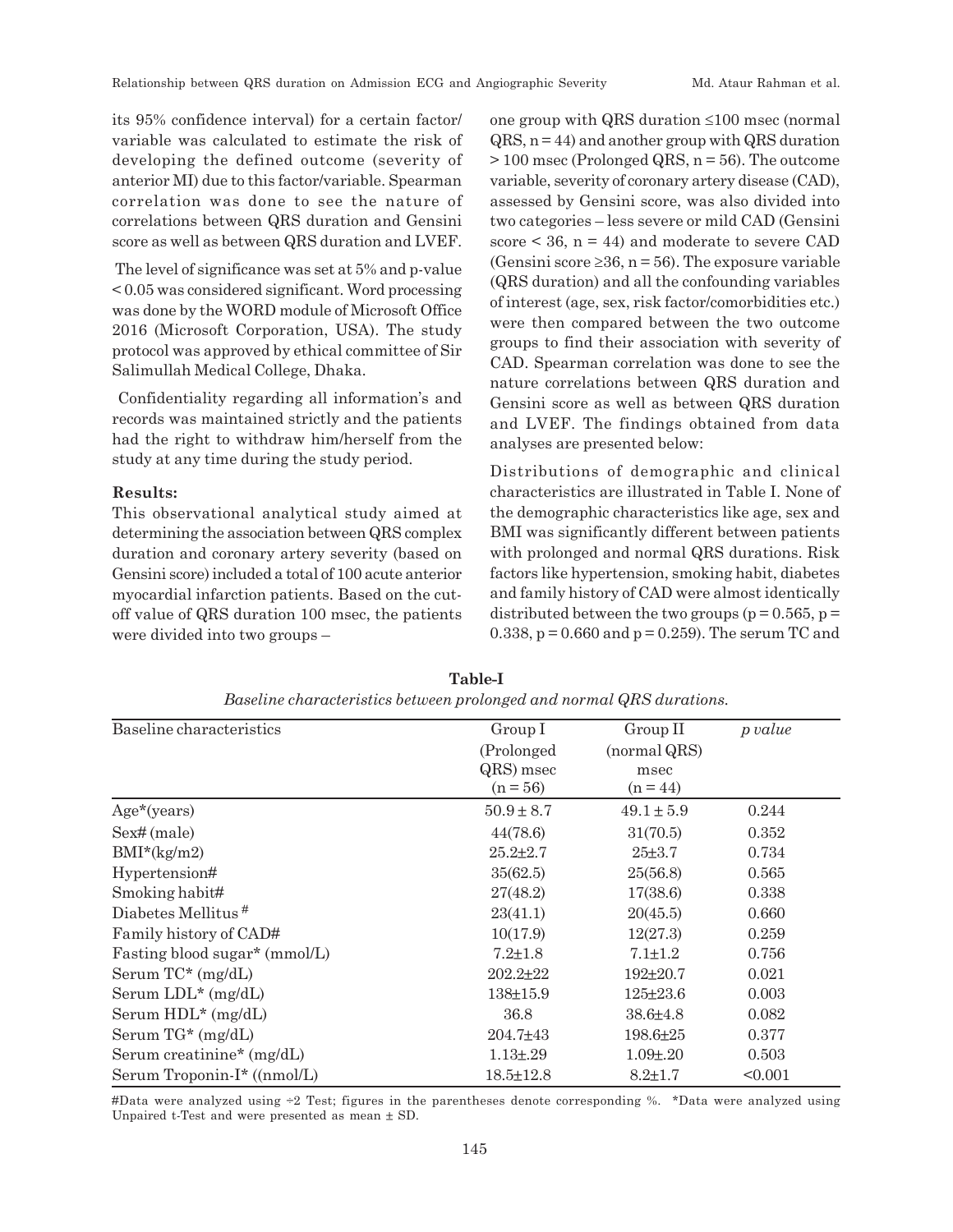LDL cholesterol were significantly higher, while HDL cholesterol was considerably lower in patients with prolonged QRS duration ( $p = 0.021$   $p = 0.003$ and  $p = 0.082$  respectively). The serum Troponin-I was staggeringly higher in the prolonged QRS group than that in the normal QRS group (p < 0.001).

Analysis of association between QRS complex duration and severity CAD revealed that over three-quarters (76.8%) of the severe CAD cases had prolonged QRS complex (>100 msec) compared to 29.5% of the mild CAD cases. The acute anterior MI patients with prolonged QRS duration were nearly  $8(95\% \text{ of } CI = 3.2-19.3)$  times more prone to have severe CAD than those with normal QRS duration  $(\leq 100$  msec) (p < 0.001) (Table II).

Triple-vessel disease was staggeringly higher in patients with prolonged QRS duration (83.3%) than that with normal QRS duration (16.7%). However, the association between QRS duration and number vessels affected was not statistically significant (p  $= 0.370$  (Table III).

Analysis of association between QRS duration and LVEF shows that 62% of the patients with reduced LVEF (< 50%) had prolonged QRS duration as compared 33.3% of the patients with preserved LVEF (e" 50%). The individuals with prolonged QRS duration was  $3.2(95\% \text{ of CI} = 1.2 - 9.0)$  times more likely to have reduced LVEF than those with normal QRS duration  $(p = 0.019)$  (Table IX).

Correlation between QRS duration and Gensini score shows that the two variables exhibit a linear

| QRS duration (msec)# | Gensini score           |                    | Odds Ratio<br>$(95\% \text{ CI of OR})$ | p value      |
|----------------------|-------------------------|--------------------|-----------------------------------------|--------------|
|                      | $\geq 36$<br>$(n = 56)$ | < 36<br>$(n = 44)$ | 7.9<br>$(3.2 - 19.3)$                   | ${}_{0.001}$ |
| >100                 | 43(76.8)                | 13(29.5)           |                                         |              |
| $\leq 100$           | 13(23.2)                | 31(70.5)           |                                         |              |

**Table-II** *Association between QRS complex duration and severity of CAD.*

Figures in the parentheses indicate corresponding %; #Chi-squared Test )was done to analyze the data

#### **Table-III**

*Association between QRS duration and number of vessels affected.*

| QRS duration# (msec) |            | Number of vessels affected |                       | p-value |
|----------------------|------------|----------------------------|-----------------------|---------|
|                      | <b>SVD</b> | DVD<br>$(n=80)$            | <b>TVD</b><br>$(n=6)$ |         |
|                      | $(n=14)$   |                            |                       |         |
| >100                 | 8(57.1)    | 43(53.8)                   | 5(83.3)               | 0.370   |
| $\leq 100$           | 6(42.9)    | 37(46.2)                   | 1(16.7)               |         |

Figures in the parentheses denote corresponding percentage. # Data were analyzed using Chi-square  $(\chi^2)$  Test.

| Association between QRS duration and LVEF. |             |            |                           |         |  |
|--------------------------------------------|-------------|------------|---------------------------|---------|--|
| QRS duration (msec)                        | Odds Ratio  |            |                           |         |  |
|                                            | LVEF $(\%)$ |            | $(95\% \text{ CI of OR})$ | p value |  |
|                                            | $\leq 50$   | $\geq 50$  | 3.2                       | 0.019   |  |
|                                            | $(n=79)$    | $(n = 21)$ | $(1.2-9.0)$               |         |  |
| >100                                       | 49(62.0)    | 7(33.3)    |                           |         |  |
| $\leq 100$                                 | 30(38.0)    | 14(66.7)   |                           |         |  |

**Table-IV**

Figures in the parentheses indicate corresponding %; # Chi-squared Test was done to analyze the data.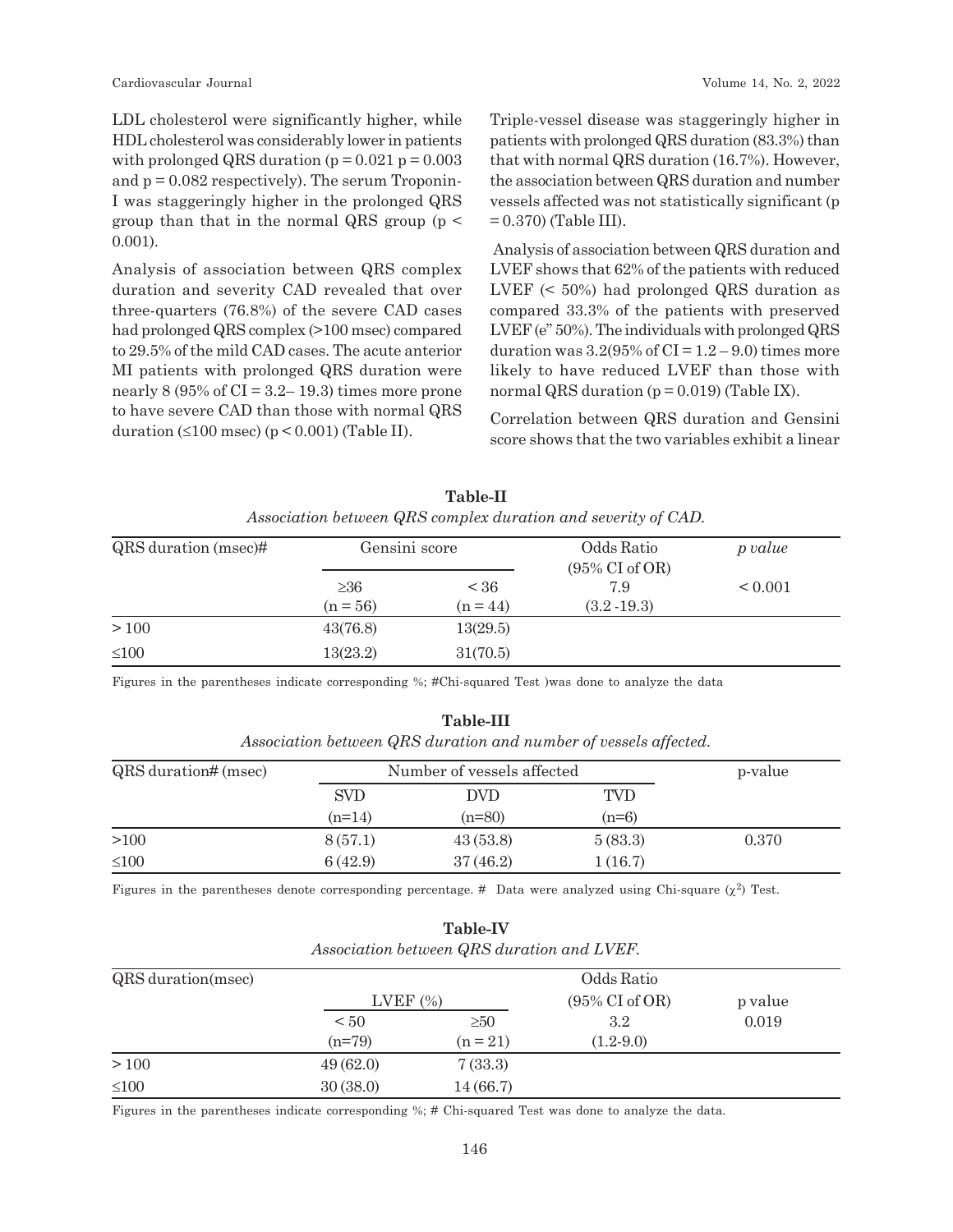relationship suggesting that Gensini score increases with the increase of QRS duration  $(r =$ 0.692,  $p < 0.001$ ) (Fig. 1).



**Fig.-1:** *Spearmen correlation between QRS duration and Gensini score.*

Correlation between QRS duration and LVEF is depicted in Fig. 2. The two variables bear an inverse relationship indicating that LVEF decreases with the increase of QRS duration  $(r = -0.250, p = 0.012)$ (Fig. 2).



**Fig.-2:** *Spearmen correlation between QRS*

## **Discussion:**

Cardiovascular diseases are leading causes of mortality and morbidity in industrialized countries, and they are also emerging as prominent public health problem in developing countries like Bangladesh. Control of cardiovascular diseases is, therefore of utmost importance to improve life expectancy and quality of life.

In the present study, the ECG, a critical component of the early assessment and risk stratification of patients presenting with acute anterior infarction, contains valuable prognostic information. Acute anterior MI patients with prolonged QRS duration (> 100 msec) in more than three-quarters of the cases have had severe CAD compared to that in 30% of the mild CAD cases. The acute anterior MI patients with prolonged QRS duration were almost eight times more likely to have severe CAD than those with normal QRS duration  $(\leq 100$  msec).

The baseline characteristics and risk factors were almost identically distributed between prolonged QRS duration group and normal QRS duration group. The mean ages of patients in Prolonged QRS duration and normal QRS duration groups were  $50.9 \pm 8.7$  and  $49.1 \pm 4.7$  years respectively. Ahmed et al. showed mean age of ACS patients to be  $51.2 \pm 8.8$  years which is similar to this study. Another study in Bangladesh found mean age of IHD patients to be  $50.15 \pm 8.8$  years which is also similar to this study.<sup>2</sup>

In this study, male patients were 78.6% and 70.5% in Prolonged QRS duration group and normal QRS duration group respectively and the difference between the two groups was not significant. The study conducted by Zahid et al. found that 66.7% were male and male female ratio was 2:1 13. Ahmed et al. showed that majority (78.5%) of ACS patients was male.14 In the study by Bastawesy et al., male patients in prolonged and normal QRS groups were 83.8% and 80.3% respectively.

None of the risk factors like diabetes mellitus, hypertension, family history of CAD and obesity were different significantly between patients with prolonged QRS duration group and normal QRS durations. Khaleque and colleagues also demonstrated hypertension, diabetes mellitus, family history of CAD, BMI to be almost identically distributed between two groups (p->0.05). Studies done by Rahman et al. also reported similar data.<sup>15</sup>

 In our study over 60% of the patients with reduced LVEF (< 50%) had prolonged QRS duration group  $(≥100$  msec) as compared 33.7% of the patients with preserved EF. The QRS duration and LVEF bear a negative relationship indicating that LVEF decreases with the increase in QRS duration with 29.7% decrease in LVEF could be explained by increase QRS duration. Another study showed that patients with prolongation of QRS duration had increased ventricular volumes, decreased left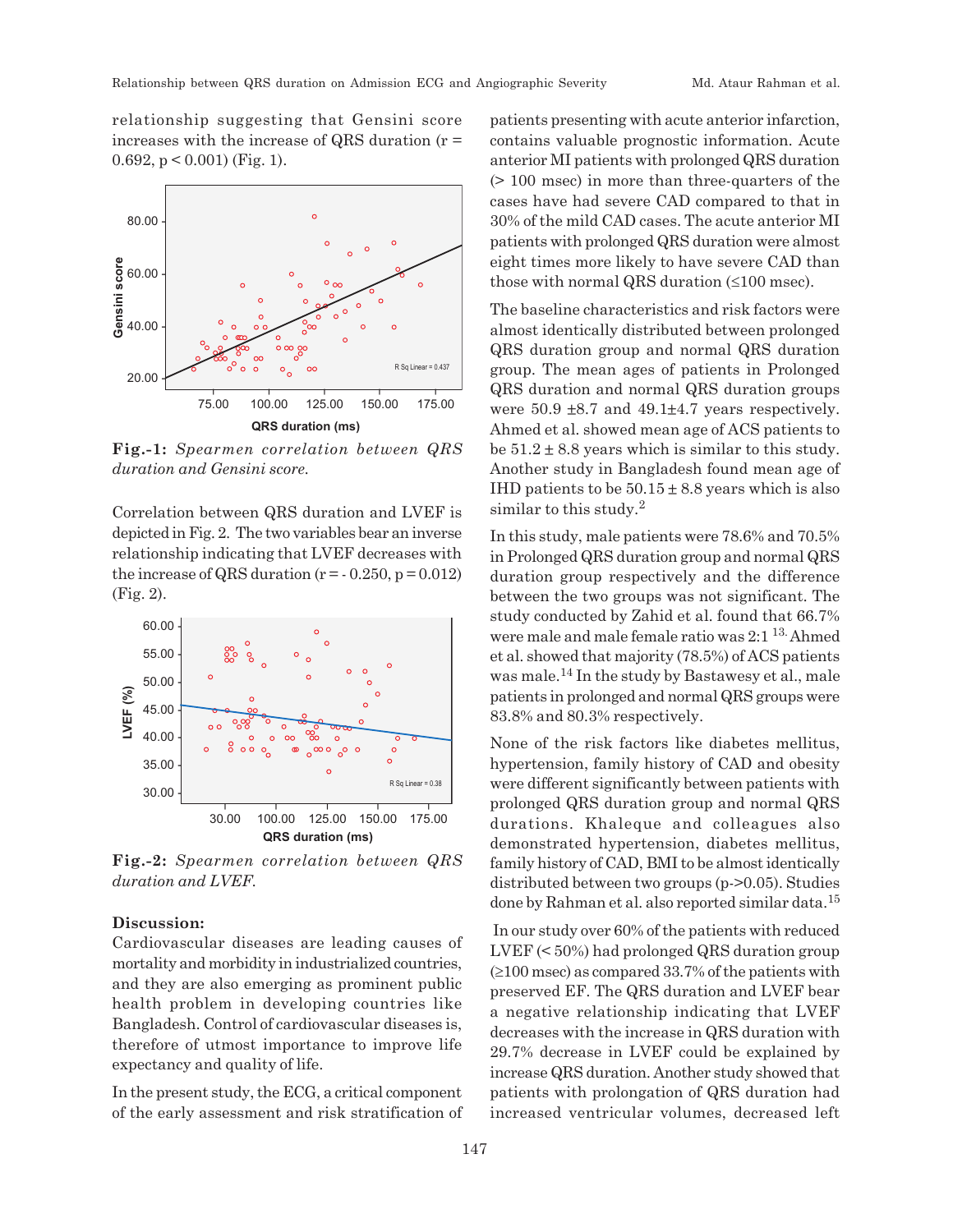Cardiovascular Journal Volume 14, No. 2, 2022

ventricular EF, and higher incidence of sudden cardiac death.<sup>9</sup>

Despite the central role of the ECG in patient evaluation, large studies have provided only limited qualitative information about ECG variables, most critical to the assessment of prognosis. The present study attempted to evaluate the role of QRS duration in the assessment of severity of CAD in patients with acute anterior MI. In this study, QRS duration prolongation on admission was associated with angiographically severe CAD in patients with acute anterior MI.

The QRS duration in ECG is established to be an important prognostic marker as shown in patients with heart failure and myocardial infarction  $16-19$ In previous studies, interventricular conduction delay due to myocardial ischemia was directly reflected as prolongation in QRS duration.20,21. In addition, Kosuge et al. showed an association between high QRS score on admission and impaired myocardial reperfusion.<sup>22</sup>

Prolong QRS duration is also a sign of poor coronary collateral circulation.<sup>23,24</sup> In addition, the QRS duration was related to increased 30-day mortality after myocardial infarction.<sup>25</sup> A similar association was indicated in the GUSTO-1 patients with normal QRS duration (d"100 msec) after myocardial infarction.

Different from the previous studies, we searched the relation of QRS duration and severity of CAD in patients with anterior wall AMI thus giving this study a unique status. The present study showed an association between QRS duration prolongation and severe CAD, which is consistent with the previous study done among patients with non-ST elevation AMI.<sup>26</sup>

# **Conclusion:**

The study concluded that, three fourth patients of acute anterior MI with prolonged QRS duration possess severe CAD. The acute STEMI patients with prolonged QRS duration are almost eight fold more likely to have severe CAD than those with normal QRS duration. So this ECG criteria can be used as a easily available prognostic criteria in patients with acute anterior MI. Further largescale, multicenter study is recommended to validate the findings of the present study.

# **Conflict of Interest - None.**

#### **References:**

- 1. Roth G, Mensah G, Fuster V. The Global Burden of Cardiovascular Diseases and Risks. *J Am Coll Cardiol*. 2020;76(25):2980-2981. doi: 10.1016/j.jacc.2020.11.021
- 2. Islam A, Majumder A. Coronary artery disease in Bangladesh: A review. *Indian Heart J*. 2013;65(4):424- 435. doi: 10.1016/j.ihj.2013.06.004
- 3. Al Mamun M, Rumana N, Pervin K et al. Emerging Burden of Cardiovascular Diseases in Bangladesh. *J Atheroscler Thromb*. 2016;23(4):365-375. doi:10.5551/ jat.30445
- 4. Carrick D, Oldroyd K, McEntegart M et al. A Randomized Trial of Deferred Stenting Versus Immediate Stenting to Prevent No- or Slow-Reflow in Acute ST-Segment Elevation Myocardial Infarction (DEFER-STEMI). *J Am Coll Cardiol*. 2014;63(20):2088- 2098. doi: 10.1016/j.jacc.2014.02.530
- 5. Roe M, Ohman E, Maas A et al. Shifting the openartery hypothesis downstream: the quest for optimal reperfusion. *J Am Coll Cardiol*. 2001;37(1):9-18. doi:10.1016/s0735-1097(00)01101-3
- 6. Açýl T, Türköz R, Açýl M et al. Value of Prolonged QRS Duration as a Predictor of Low Cardiac Output Syndrome in Patients with Impaired Left Ventricular Systolic Function Who Undergo Isolated Coronary Artery Bypass Grafting. *Am J Cardiol*. 2006; 98(10):1357-1362. doi: 10.1016/j.amjcard.2006.06.031
- 7. M. Abdelnoor, S. Nitter-Hauge, Ø. R. Duration of Preoperative Electrocardiographic QRS Complex and the Incidence of Heart Arrest after Aorto Coronary Bypass Surgery. *Scandinavian Cardiovascular Journal*. 2000;34(2):186-191. doi:10.1080/140174300 50142233
- 8. Ahemd A, Ali M, Majumder A, Ali M, Patwary M, Rahman M. Prediction of Left Main Coronary Artery Occlusion by ST Segment Elevation in Lead aVR Greater than that in Lead V1 in Acute Coronary Syndrome. *Cardiovascular Journal*. 2017;9(2):77-82. doi:10.3329/cardio. v9i2.32417
- 9. Yerra L, Anavekar N, Skali H et al. Association of QRS duration and outcomes after myocardial infarction: the VALIANT trial. *Heart Rhythm*. 2006;3(3):313-316. doi: 10.1016/j.hrthm.2005.11.024
- 10. Gensini G. A more meaningful scoring system for determining the severity of coronary heart disease. *Am J Cardiol*. 1983;51(3):606. doi:10.1016/s0002- 9149(83)80105-2
- 11. Hossain M, Akanda M, Ullah M et al. Association of Waist-Hip Ratio with Angiographic Severity of Coronary Artery Disease in Patients with Acute ST- Segment Elevation Myocardial Infarction. *Bangladesh Heart Journal*. 2018;32(2):70-76. doi:10.3329/bhj. v32i2.36091